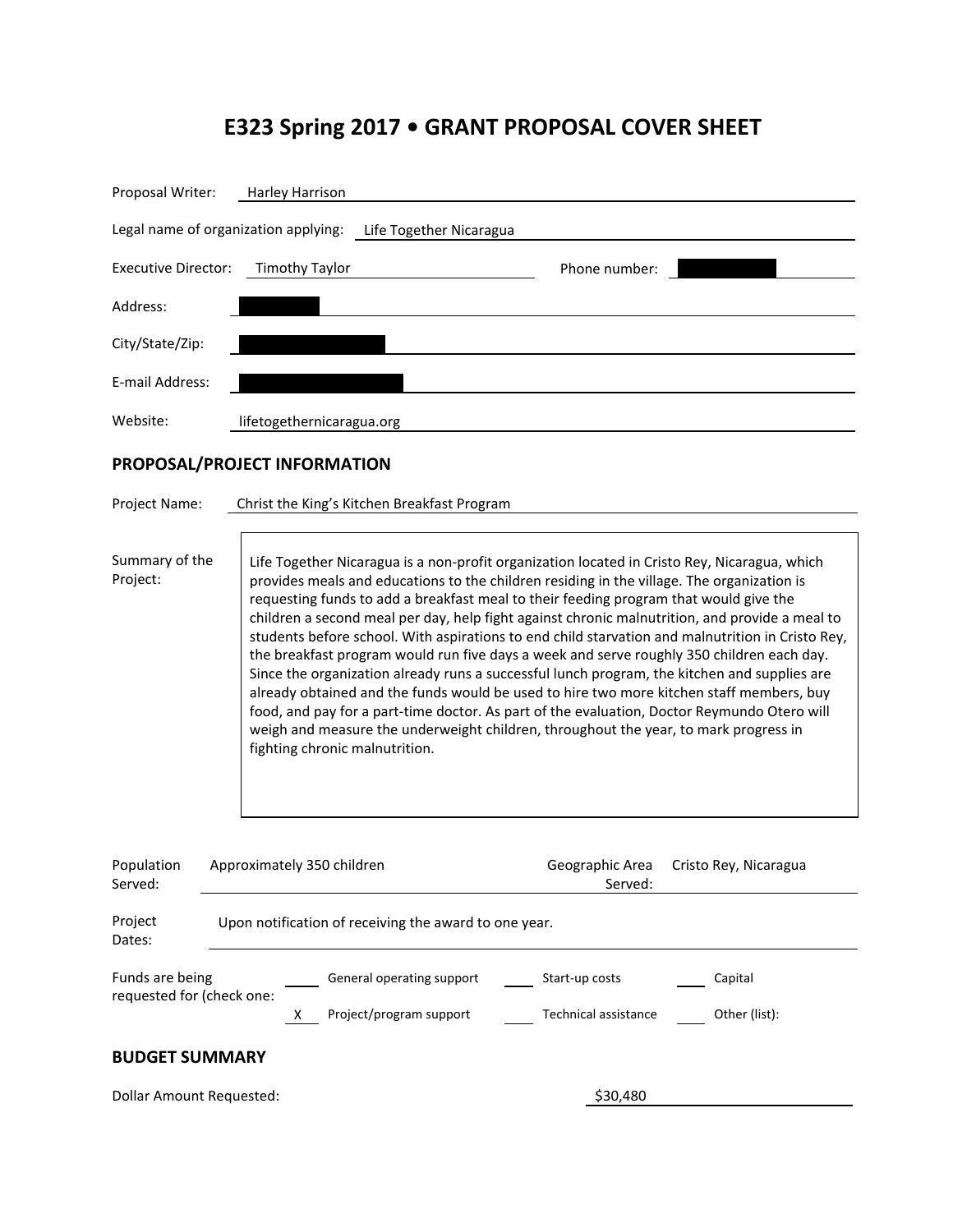### **Executive Summary:**

Life Together Nicaragua was founded by Tim and Amy Taylor in 2012. With funding from the Keystone Community Church in Saline, Michigan and individual supporters, the nonprofit was able to successfully launch a children's feeding program, a teen life program, and a student scholarship program in the poor village of Cristo Rey, Nicaragua. Among their many accomplishments, the organization has also built both an educational center, a kitchen, and multiple houses in the village.

The village of Cristo Rey is formed by cardboard or tin houses and it's residents seek resources such as food, clothing and housing in Tipitapa's city dump. Life Together Nicaragua already provides a lunch feeding program to roughly 350 children, which is the only meal most of the children receive a day. The organization is requesting funds to add a breakfast program that would give the children a second meal each day, help fight against chronic malnutrition, and provide a meal to students before they attend school.

Life Together Nicaragua aspires to end child starvation and malnutrition in Cristo Rey. By doubling the amount of food each child receives per day, the program hopes to see a decrease in the deaths and illnesses due to malnutrition and a decrease in the number of children who are underweight. The program will also seek to obtain an increase in the number of children who are able to eat breakfast before school.

The evaluation will be both physical and emotional and will take place multiple times throughout the year. A doctor will be hired to weigh and measure the children in the program who will be starting out underweight, to see if they gain weight throughout the program. The children will also be asked questions about their general happiness at the beginning and end of the program.

While Life Together Nicaragua has a current income for it's other projects and programs, they do not have a current income for the breakfast program. Funding is needed to pay the project director, hire kitchen staff, buy food and cover miscellaneous expenses such as an increase in the electric bill.

The organization will continue to apply for other grants while hopefully continuing to work with current funders. Most recently, Life Together Nicaragua has started partnering with Convoy of Hope, a non-profit organization that started in 1994, and Amazon Smile, a partnership with Amazon that allows customers to donate with their purchases.

Since Life Together Nicaragua already runs a successful lunch feeding program, the organization already has a facility, has an experienced kitchen staff, and a kitchen that is fully equipped with pots, pans and other kitchen utensils. The organization also has an experienced project director, who would work as the project director for this program, and a doctor who already has experience in working with the lunch program evaluations.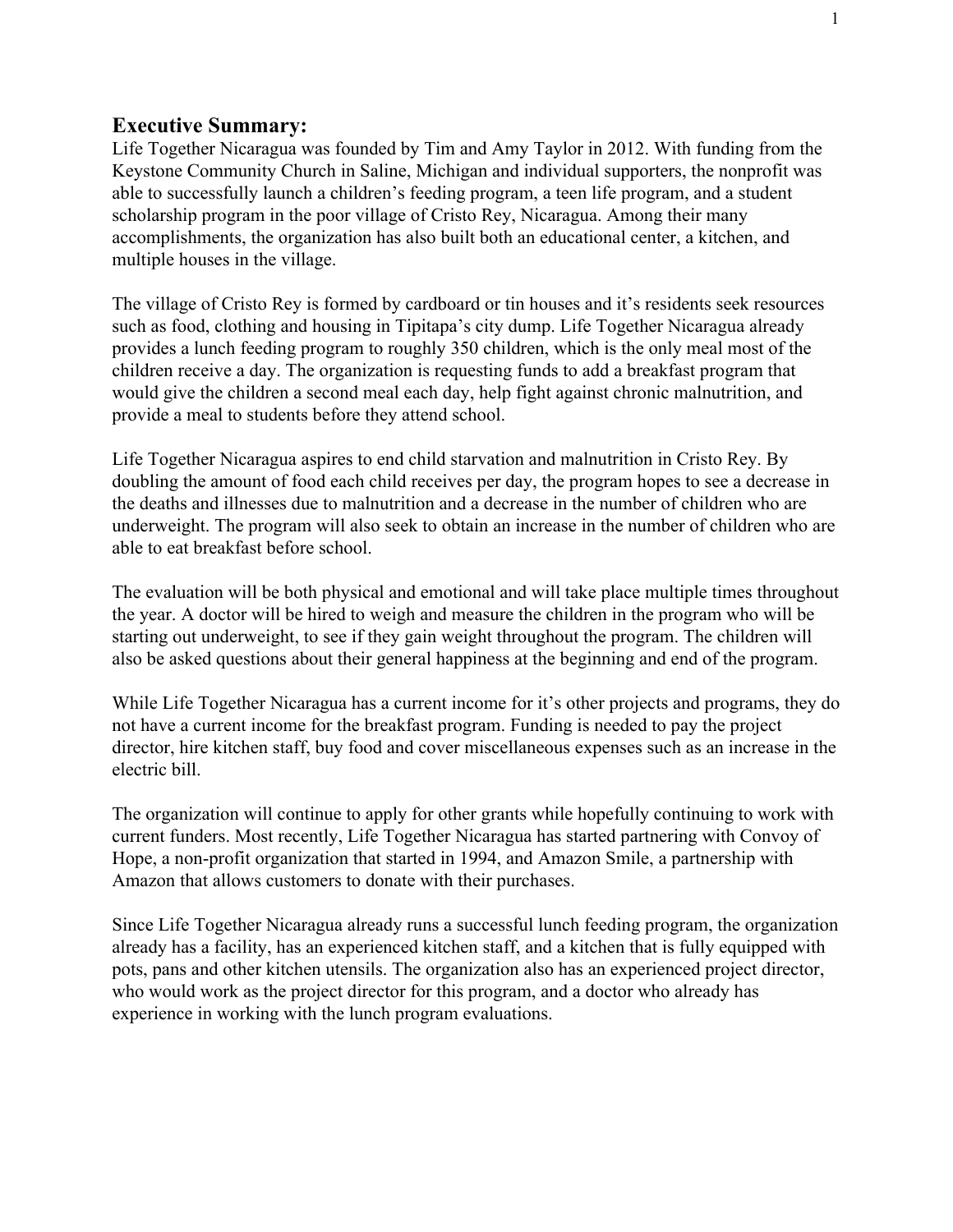#### **Organization Information:**

Life Together Nicaragua was started in 2012 by Tim and Amy Taylor, who were inspired to start the organization after a mission trip in 2009. The organization started with funding from Keystone Community Church in Saline, Michigan, as well as individual supporters. With these funds, the Taylor family has successfully started a children's feeding program, a youth program on the weekends, and a scholarship program that sponsors children to go to school in a larger city in Nicaragua. Among their many accomplishments, they have built both an educational center and kitchen, as well as multiple houses in Cristo Rey, Nicaragua.

The mission of Life Together Nicaragua is to build homes and communities through Christ, in addition to feeding and educating children. Life Together Nicaragua is located in a small village called Cristo Rey, which gets resources from a city dump nearby. The organization's primary goal is to introduce Christianity to the Cristo Rey community, although they serve all community members, regardless of religious affiliation.

#### **Need Description:**

Nicaragua has a population of roughly six million people, with approximately 30% living in poverty and over 8% living in extreme poverty. Approximately 17% of children under five suffer from chronic malnutrition, a condition that can stunt growth and it is a typical result of being underweight<sup>1</sup>.

Poverty in Nicaragua is defined as living off of less than \$2 a day and extreme poverty is defined as living off of less than a dollar a day<sup>2</sup>. While records are not kept of the Cristo Rey population, which is estimated to be over  $4000<sup>3</sup>$ , the entire village is considered to be below the Nicaraguan poverty level.

Tim Bagwell, president and founder of New Life Nicaragua, a non-profit organization founded in 2002, which serves a different area in Cristo Rey, explains that Cristo Rey is one of five sectors in a residential area next to Tipitapa's city dump<sup>4</sup> (See Appendix A). The sectors were formed in 2004 when excessive flooding of Lake Xolotlán, located next to the country's capital, lead the government to relocate the homeless population of the city to an area where they would be safe from floods.

Many of the people of Cristo Rey neither have jobs, or they do not have the ability to get one, and the main resource for food, clothing, housing and other items for the people is Tipitapa's city dump. The inability to get a job is attributed to a lack of education or experience, and the lack of transportation to a city where a job could be obtained. The closest city is 30 minutes away by car and no one in Cristo Rey has a car. The government provides fresh water for two hours a day through a local well, and the people live in houses of cardboard and tin without electricity or plumbing.

<sup>1</sup> Information from http://www1.wfp.org/countries/nicaragua

<sup>&</sup>lt;sup>2</sup> Information from http://www.ticotimes.net/2014/11/13/extreme-poverty-increases-in-nicaragua-in-2013-study -finds

<sup>&</sup>lt;sup>3</sup> Information from http://www.aguadevida.org/stories\_to\_tell/cristo\_rey.pdf

<sup>4</sup> Information from http://www.newlifenicaragua.org/relief/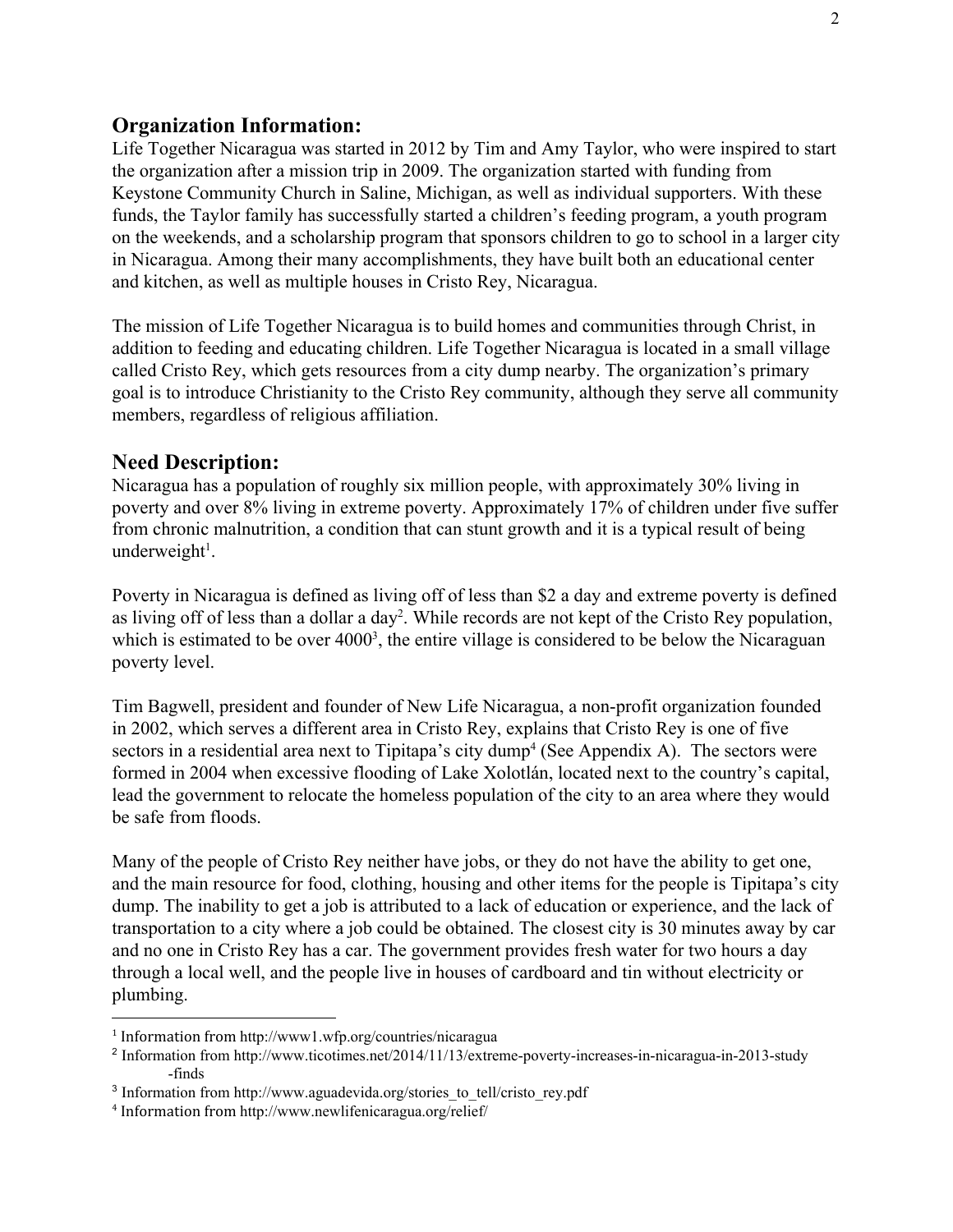Life Together Nicaragua provides one meal per day to about 350 children in Cristo Rey, which is the only meal many of these children receive. Children can start participating in the program as soon as they have teeth, and continue to receive food up until they are 16 years old. The meal consists of rice, tortillas, and beans and, children who are severely underweight, receive powdered milk after checking in to be weighed. A volunteer doctor measures and weighs the children according to a standard BMI chart.

Our organization is requesting funds to add a breakfast meal to their feeding program that would give the children a second meal per day, help fight against chronic malnutrition, and provide a meal to students before they attend school. The one meal the program already provides has already made significant changes in the lives of many of the participants, according to Tim Taylor, the founder of Life Together Nicaragua.

(seen in the pictures below) has been coming to the Center since we started five years ago. As you can see in the picture on the left, she had red streaks in her hair, which is a sign of malnourishment and she is also underweight. Over the past five years, we've seen change not only physically but also in her confidence and personality. has special needs and has been told her whole life [that] she is stupid and won't be good for anything. Daily, we encourage and not only do we feed her physically, but emotionally. She is currently a part of our



Student Enrichment Program. She is 12 years old and in the first grade, but she is working so hard and we have already seen so much improvement in her ability to complete simple tasks, like learning her colors and letters. As continues

to come to the feeding program, we have seen her hair turn black, the color it is

supposed to be. She has gained weight and is getting the vitamins that she needs. The Center is a safe place for her and she loves coming and hanging out after she gets out of school."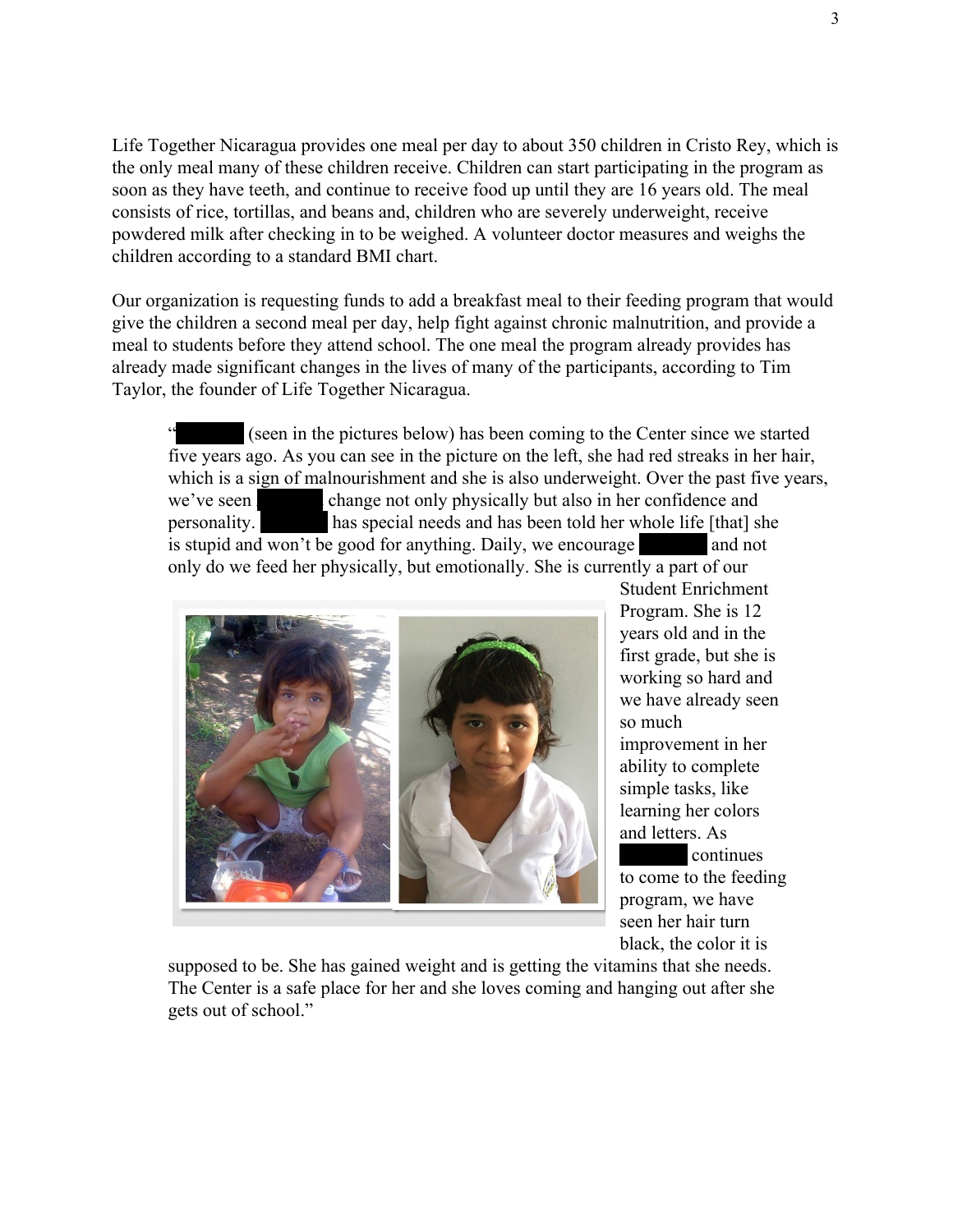# **Goals and Objectives:**

Life Together Nicaragua aspires to end child starvation and malnutrition in Cristo Rey. The objectives include:

- Doubling the amount of food each child in the feeding program, ages 5-16, receives a day over the course of a year.
- A 50% decrease in the deaths and illnesses due to malnutrition in children, ages 5-16, that participate in the feeding program over the course of one to two years.
- A 75% decrease in the number of children who are underweight and participating in the feeding program, over a nine month period.
- A 100% increase in the number of school-aged children who are able to eat breakfast before school over a one month period.

# **Program Description:**

### **Overview**

Christ the King's Kitchen Breakfast Program would run five days a week and serve roughly 350 kids each day. For many participants, the meal programs offered by Christ the King's Kitchen are the only meals the children receive. The breakfast program would include the weight checking process, an evaluation started by the lunch program, to calculate whether or not there is a decrease in children who are underweight or malnourished.

### **Target Audience**

There are roughly 350 kids who would participate in the breakfast program. These children live in Cristo Rey closest to where the kitchen is located. A small fraction of these children, about 80, attend school and, thanks to the breakfast program, they would be able to eat a meal before attending school. The ages range from as soon as the child develops teeth to 16.

## **Equipment**

In addition to paying the project director and two kitchen workers, the program will also need food supplies and general necessities such as electricity and gasoline. Each month the program will need 28 pounds of onion, 12 pounds of cheese, 30 pounds of sausage, 5 gallons of oil, 50 gallons of milk, 5 gallons of peppers, 200 oranges, 2,070 bread rolls, and 50 cases of eggs (15 eggs per carton). No dishes or silverware are necessary as children are expected to bring their own, and there are never leftovers as the feeding program brings all leftovers to the elderly of Cristo Rey.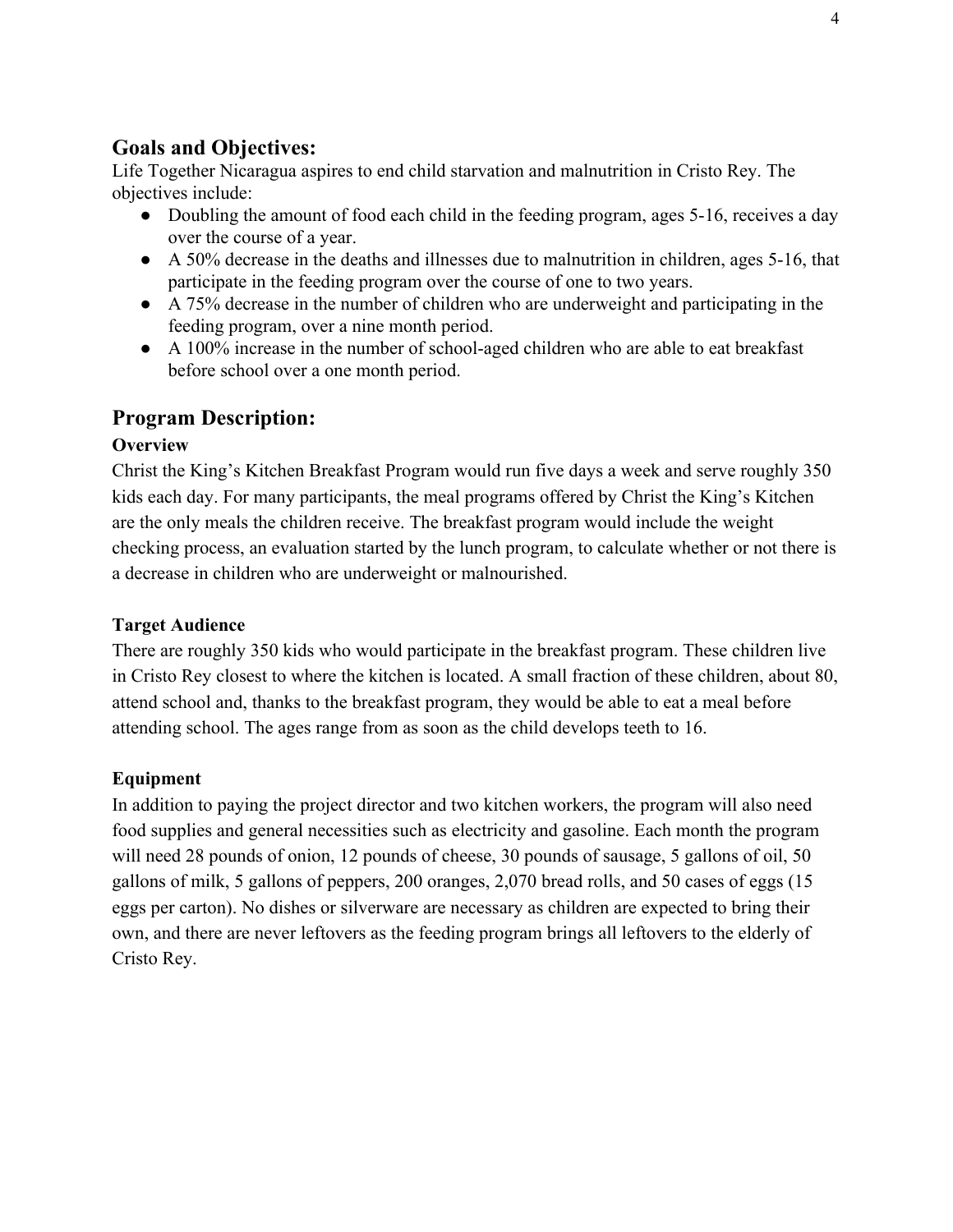# **Timeline**

| Upon notice of receiving the award | After being notified, the program will start the<br>process of hiring two staff members to work in the<br>kitchen or expand the work schedules of the<br>current staff who work the lunch program. Life<br>Together Nicaragua will also start notifying<br>participants of the new breakfast program.                                                                                                                                                                                                                                                                                                        |
|------------------------------------|--------------------------------------------------------------------------------------------------------------------------------------------------------------------------------------------------------------------------------------------------------------------------------------------------------------------------------------------------------------------------------------------------------------------------------------------------------------------------------------------------------------------------------------------------------------------------------------------------------------|
| Month 1                            | Within the first month of being notified, the<br>program will have all the necessary supplies and<br>the doctor will have weighed and measured the<br>participants who are severely underweight for an<br>evaluation starting point. The program will have<br>just begun serving breakfast.                                                                                                                                                                                                                                                                                                                  |
| Months 1-3                         | The breakfast program will have started and, at<br>three months, the staff will meet to evaluate the<br>program and see if any unexpected adjustments<br>need to be made, such as menu changes, quantity<br>changes or price changes in food. The<br>underweight children will also be weighed and<br>measured again at three months to record any<br>differences.                                                                                                                                                                                                                                           |
| <b>Months 3-6</b>                  | The staff will meet to review any changes that<br>need to be made with the changing of seasons,<br>which would include fruit prices and functions of<br>the kitchen due to excessive rain in the winter<br>months. At month six, the underweight<br>participants will be weighed again and the<br>program will accept any new underweight<br>participants if needed.                                                                                                                                                                                                                                         |
| Month 6 - 1 Year                   | The program will check weights at months nine<br>and 12 to check for improvements. At month six,<br>the program will start planning and budgeting for<br>a second year. At month nine, the program will be<br>able to see a change in weight for the children<br>who started the program severely underweight,<br>this will count as substantial proof of whether or<br>not the breakfast program had a direct correlation<br>with the children's weight. Months ten through 12<br>will be used to start accepting new participants<br>and getting their initial weight if they are severely<br>underweight. |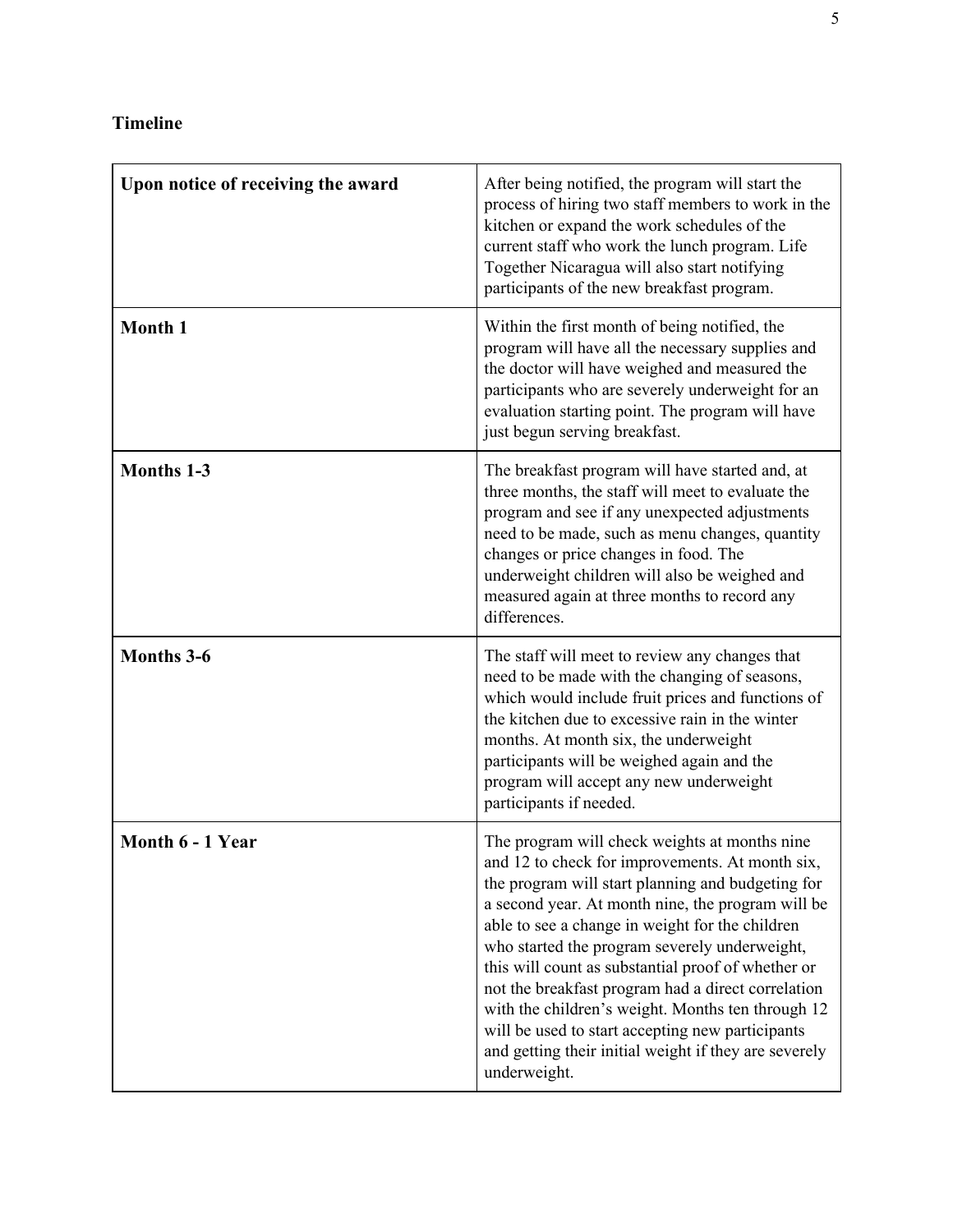#### **Detailed Description**

The breakfast program will run Monday through Friday, serving roughly 350 kids each day. The cost of the program will be about \$2,540 each month and will take place hours before the lunch feeding program, which will make it possible for children participating to eat two meals a day. The program will weigh children who are severely underweight as part of the evaluation process.

#### **Staffing and Management**

The program will be managed by Timothy Taylor, the founder of Life Together Nicaragua. His responsibilities will include buying the necessary ingredients, hiring staff, finding volunteers and making any needed adjustments to the program so that it runs efficiently. The kitchen will have two staff members who are responsible for cooking and serving the food, as well as cleaning the kitchen afterwards. Extra servers and cleaners will be provided by volunteers. Checking the weights and measurements of the children will be conducted by a doctor who currently volunteers once a month in the feeding program.

Doctor Reymundo Otero works in Managua, the country's capital and the organization hopes to start paying him once or twice a week with the breakfast program. Checking the weight of the severely underweight children will also be conducted by volunteers, who will record the weights and heights of the participants and calculate any differences in growth to see if they are still underweight, this process will also be overseen by Timothy Taylor.

#### **Evaluation:**

Life Together Nicaragua already has an evaluation system in place for their lunch program, which could also provide an evaluation for the breakfast program. The current evaluation process involves a volunteer doctor weighing and measuring the children who are underweight every few months. The children all have a card that keeps record of their weight and, each time they are reported as underweight, they receive an extra banana and some powdered milk.

The evaluation for the breakfast program would run quite similarly. However, in order to obtain a more accurate evaluation, the breakfast program would hire a doctor to weigh and measure the children on a regular basis and to conduct an emotional evaluation. The children who are weighed and measured from the beginning of the program will be asked how they feel, if they are happy, and how much energy they have. The goal is to get more positive feedback at the end of the program. As seen in the objectives, the program aspires to see a 75% decrease in the number of children who are underweight and participating in the feeding program and form of evaluation would prove a direct correlation between the breakfast program and the weight of the children.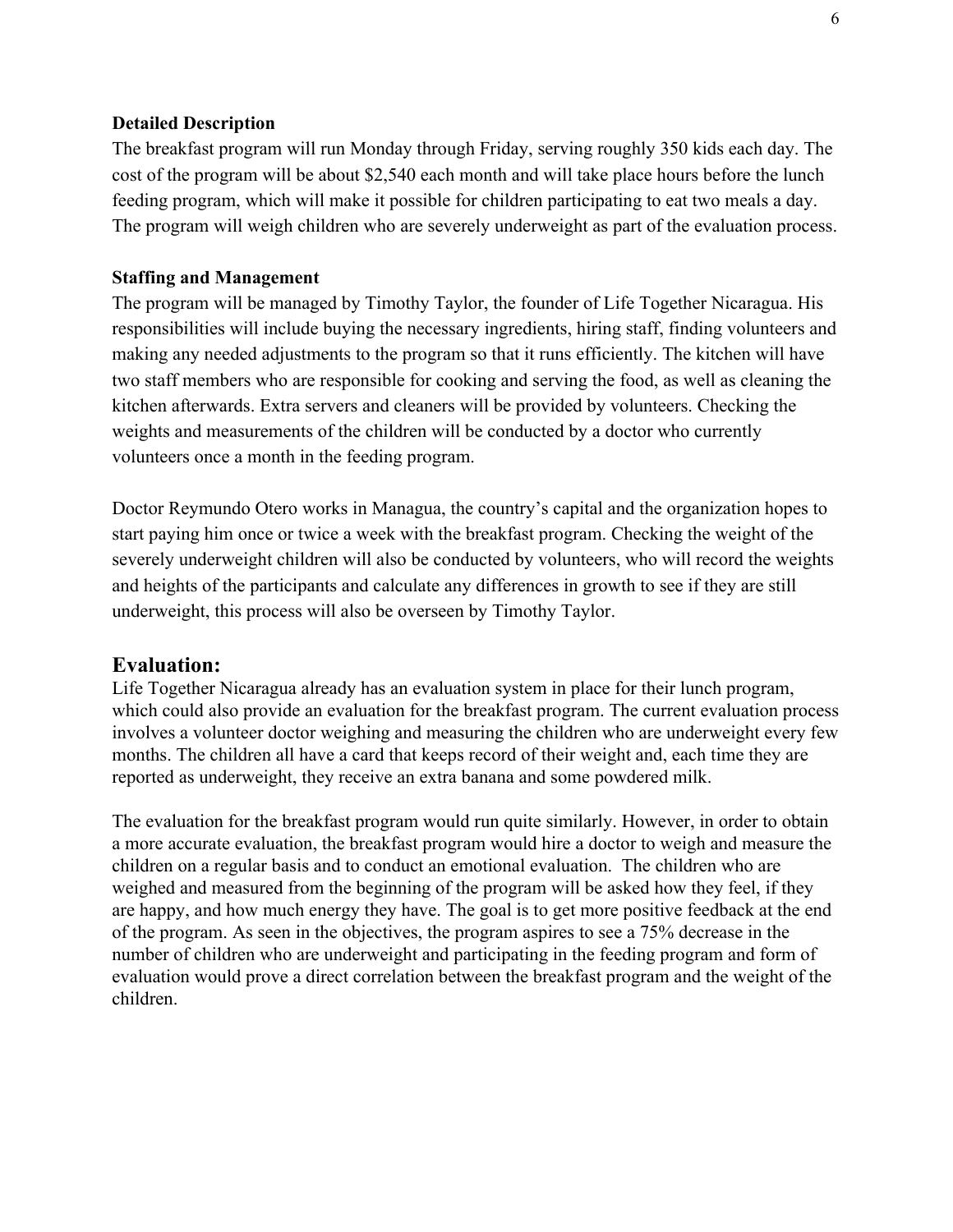# **Budget:**

Life Together Nicaragua currently has other forms of incomes for it's other projects and services, however, they do not have any current income for the breakfast program.

| <b>Personnel Costs</b><br>Project Director | Narrative<br>12 months at 50% of his time. Will buy necessary materials, hire kitchen staff,<br>find volunteers and oversee the project as a whole.                       |          |
|--------------------------------------------|---------------------------------------------------------------------------------------------------------------------------------------------------------------------------|----------|
| Doctor                                     | 12 months at four hours a week. Will weigh and measure the children who are<br>underweight, according to a BMI chart.                                                     | \$3,600  |
| 2 Kitchen Workers                          | 12 months at 25 hours a week. Will prepare and cook breakfast and will serve<br>food and clean the kitchen afterwards. Will be paid according to Nicaraguan<br>wage laws. | \$1,960  |
|                                            | <b>Total Personnel</b>                                                                                                                                                    | \$23,860 |
| <b>Non-Personnel</b>                       | <b>Narrative</b>                                                                                                                                                          | Cost     |
| Onions                                     | 28 lbs per month for 12 months.                                                                                                                                           | \$171    |
| Cheese                                     | 12 Ibs per month for 12 months.                                                                                                                                           | \$257    |
| Oranges                                    | 200 oranges per month for 12 months.                                                                                                                                      | \$82     |
| Peppers                                    | 5 gallons per month for 12 months.                                                                                                                                        | \$205    |
| Milk                                       | 50 gallons per month for 12 months.                                                                                                                                       | \$1,633  |
| Sausage                                    | 30 lbs per month for 12 months.                                                                                                                                           | \$368    |
| <b>Bread</b>                               | 2070 rolls per month for 12 months.                                                                                                                                       | \$1,225  |
| Eggs                                       | 50 cases per month for 12 months.                                                                                                                                         | \$1,837  |
| Oil                                        | 5 gallons per month for 12 months.                                                                                                                                        | \$122    |
| Gasoline                                   | Amount needed per month for 12 months.                                                                                                                                    | \$120    |
| Miscellaneous                              | Used for materials such as dish soap or any increase in the electricity bill,<br>at \$50.00 a month for 12 months.                                                        | \$600    |
|                                            | <b>Total Non-Personnel</b>                                                                                                                                                | \$6,620  |
|                                            | <b>Grand Total</b>                                                                                                                                                        | \$30,480 |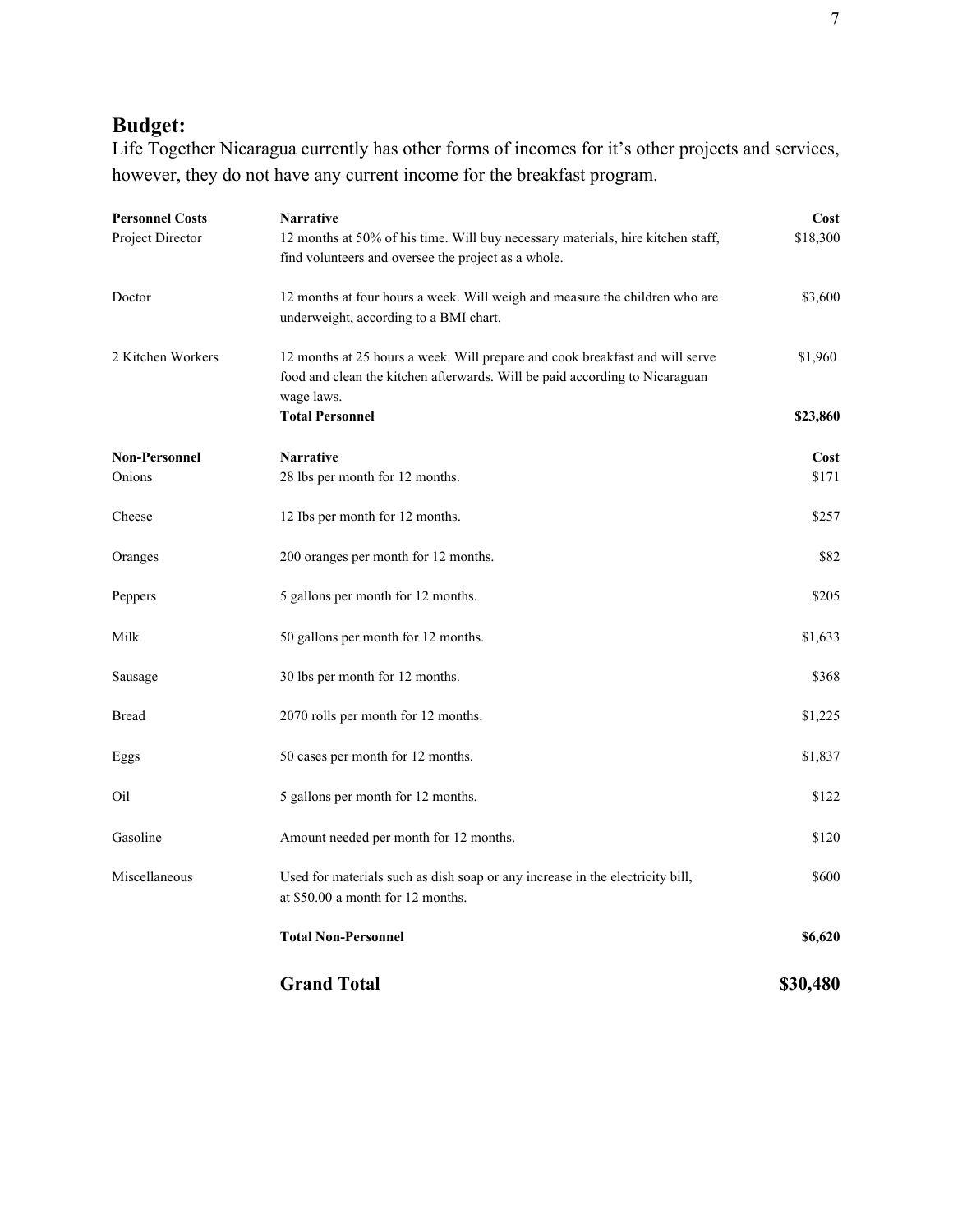### **Sustainability:**

Life Together Nicaragua will continue to apply for other grants and would hope for the opportunity to continue working with current funders. The organization has recently started partnering with Convoy of Hope, which is helping to supply rice and soy, mashed potatoes, beans, vitamins, pasta, natural fruit and baby food. Convoy of Hope is a non-profit organization that was funded in 1994. Their mission is to feed children through partnering with other organizations. Life Together Nicaragua has also started partnering with Amazon Smile, which allows people to donate when they purchase something off of Amazon, a popularly used online store.

### **Capacity:**

Life Together Nicaragua already runs a successful, five year old program that is quite similar to the proposed breakfast program. This means that Life Together Nicaragua already has a facility, has an experienced kitchen staff (who could either expand their hours or train a new kitchen staff), and the kitchen is fully equipped with pots, pans and other kitchen utensils. Life Together Nicaragua also has an experienced project director, Timothy Taylor, and a doctor, Reymundo Otero, who is familiar with weighing and measuring the children in the program, although he currently works as a volunteer.